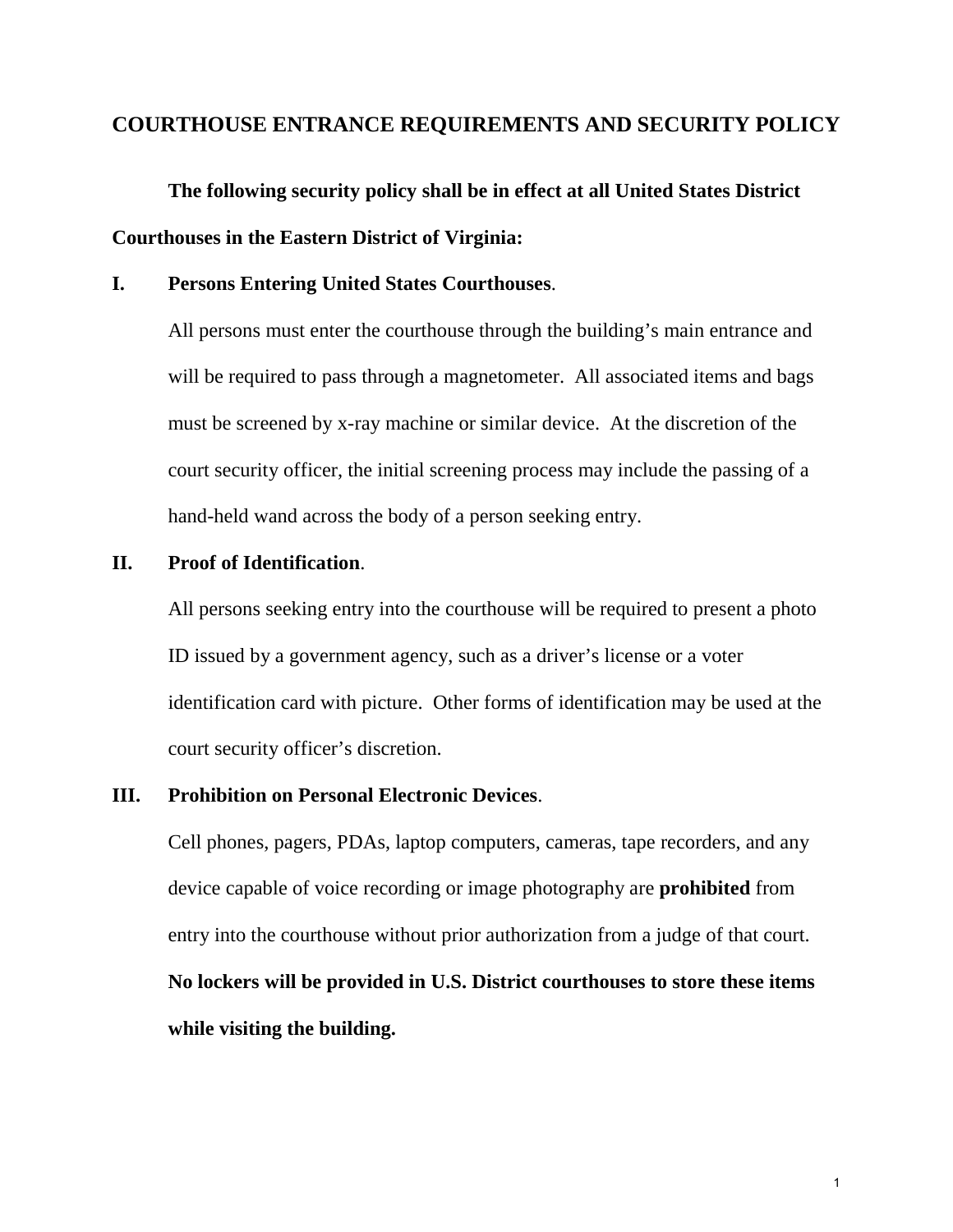#### **IV. Authorization for Attorneys to Bring Electronic Devices into Building**.

Attorneys requiring laptop computers or any type of personal electronic device for court presentations or appearances must receive prior authorization from the judge. Such authorization must include the specific dates, proceedings, and courtroom or location in which such device is permitted to be used. All electronic devices must be cleared by a member of the court's Information Technology ("IT") staff before the proceeding begins each day, unless this provision is waived

in writing by the judge. A sample authorization request is attached.

## **V. Proof of Authority to Bring Electronic Devices into Building**.

Persons receiving authorization to bring electronic equipment into the courthouse should have proof of such authorization readily available if requested by a Deputy U.S. Marshal or court security officer. Unless otherwise directed by the court, any electronic equipment for which no judicial authorization can be produced may be confiscated by the U.S. Marshals Service.

#### **THIS POLICY WILL TAKE EFFECT APRIL 4, 2016.**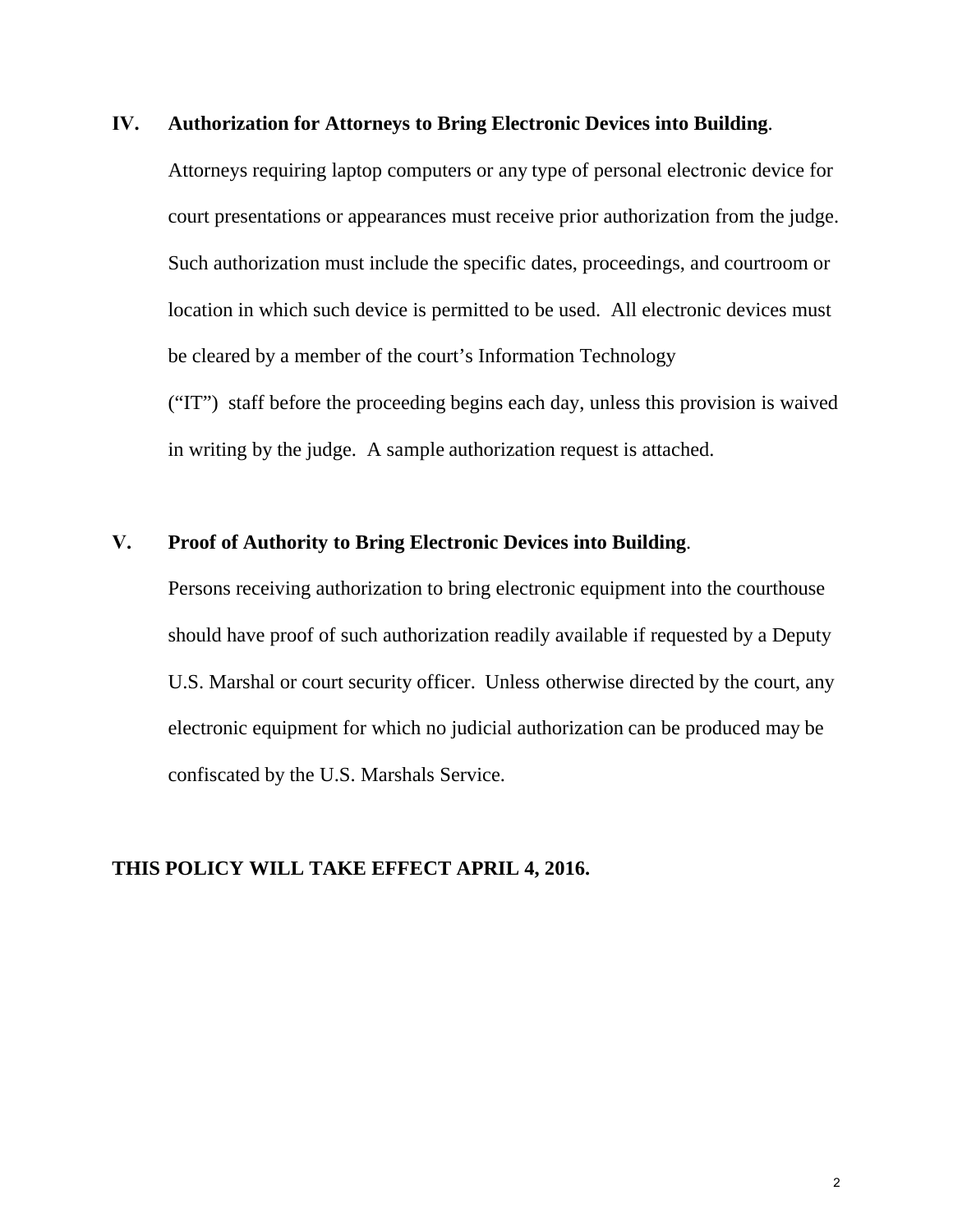# **Request for Authorization to bring electronic device(s) into the United States District Court for the Eastern District of Virginia**

The following named person(s) is authorized to bring the below described electronic device(s) into the United States District Court for the Eastern District of Virginia on the date(s) specified:

|                                 | <b>IT Staff Member</b>                                                                                                                            | Date(s) |
|---------------------------------|---------------------------------------------------------------------------------------------------------------------------------------------------|---------|
| <b>IT Clearance:</b>            |                                                                                                                                                   |         |
|                                 | A copy of this signed authorization must be presented upon entering the courthouse.                                                               |         |
|                                 |                                                                                                                                                   |         |
|                                 | United States District/Magistrate/Bankruptcy Judge                                                                                                |         |
|                                 |                                                                                                                                                   |         |
|                                 | <b>APPROVED BY:</b>                                                                                                                               |         |
| IT Clearance Waived:            | (Yes)<br>(No)                                                                                                                                     |         |
| Date(s) Authorized:             |                                                                                                                                                   |         |
| Case No.:                       | <u> 1989 - Johann Stoff, amerikansk politiker (d. 1989)</u>                                                                                       |         |
| Purpose and Location<br>Of Use: | the control of the control of the control of the control of the control of the control of                                                         |         |
|                                 | the control of the control of the control of the control of the control of the control of<br><u> 1980 - Johann Barn, fransk politik (d. 1980)</u> |         |
| Electronic Device(s):           | <u> 1989 - Johann Stein, mars an deutscher Stein und der Stein und der Stein und der Stein und der Stein und der</u>                              |         |
|                                 | <u> 2002 - Johann John Stone, Amerikaansk politiker (d. 1888)</u><br><u> 1980 - Johann John Stone, mars eta biztanleria (h. 1980).</u>            |         |
|                                 | the control of the control of the control of the control of the control of                                                                        |         |
| Authorized Person(s):           |                                                                                                                                                   |         |

**IT clearance must be completed, unless waived, before court appearance.**